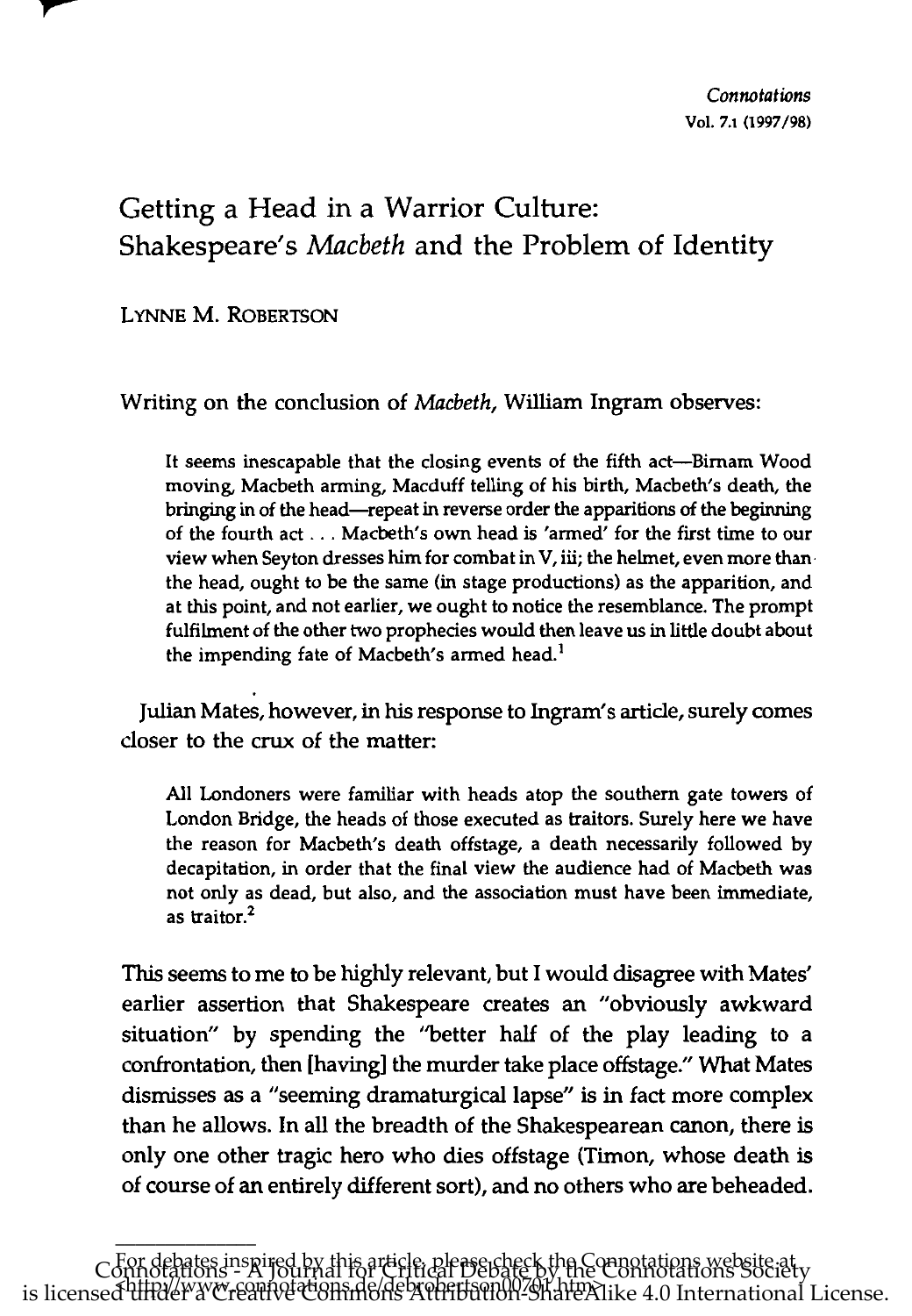What this means is that Macbeth--unlike any other Shakespearean tragic hero-is denied the right to "stage" his own death; the closest he comes to the traditional death speech which we associate with the likes of Othello, Lear, and Hamlet, is in his climactic battle with Macduff:

> I will not yield, To kiss the ground before young Malcolm's feet And to be baited with the rabble's curse. Though Birnam wood be come to Dunsinane, And thou oppos'd, being of no woman born, Yet I will try the last. Before my body I throw my warlike shield. Lay on, Macduff; And damn'd be him that first cries 'Hold, enough!'  $(V.viii.27-35)^3$

This "intolerable ... dislocated self,"<sup>4</sup> although at this stage not literally beheaded, is in fact the culmination of a process of disembodiment that has been steadily emerging from the second act of the play onwards. After murdering Duncan, the shaken Macbeth returns to his wife who instructs him to "wash this filthy witness from your hand" (II.ii.47), and continues:

> . . . If he do bleed, I'll gild the faces of the grooms withal, For it must seem their guilt .... (55-57)

The consistent "hand" imagery is continued over the next fifteen lines in the dialogue between them, and is picked up again by Lennox in the following scene:

> Those of his chamber, as it seem'd had done't. Their hands and faces were all badg'd with blood; (II.iii.97-99)

We notice immediately that Lady Macbeth refers only to the faces of the grooms whiJe Lennox mentions both their hands and faces. This is all the more remarkable as the term "hand" (or its plural) is mentioned five times in the previous conversation between Macbeth and his wife. The significance of this is that Lady Macbeth is here marking the initiation of a process of association through repeated imagery which will permeate the entire play and ultimately inform our reading of the closing scene where it will (having now outlived Lady Macbeth) be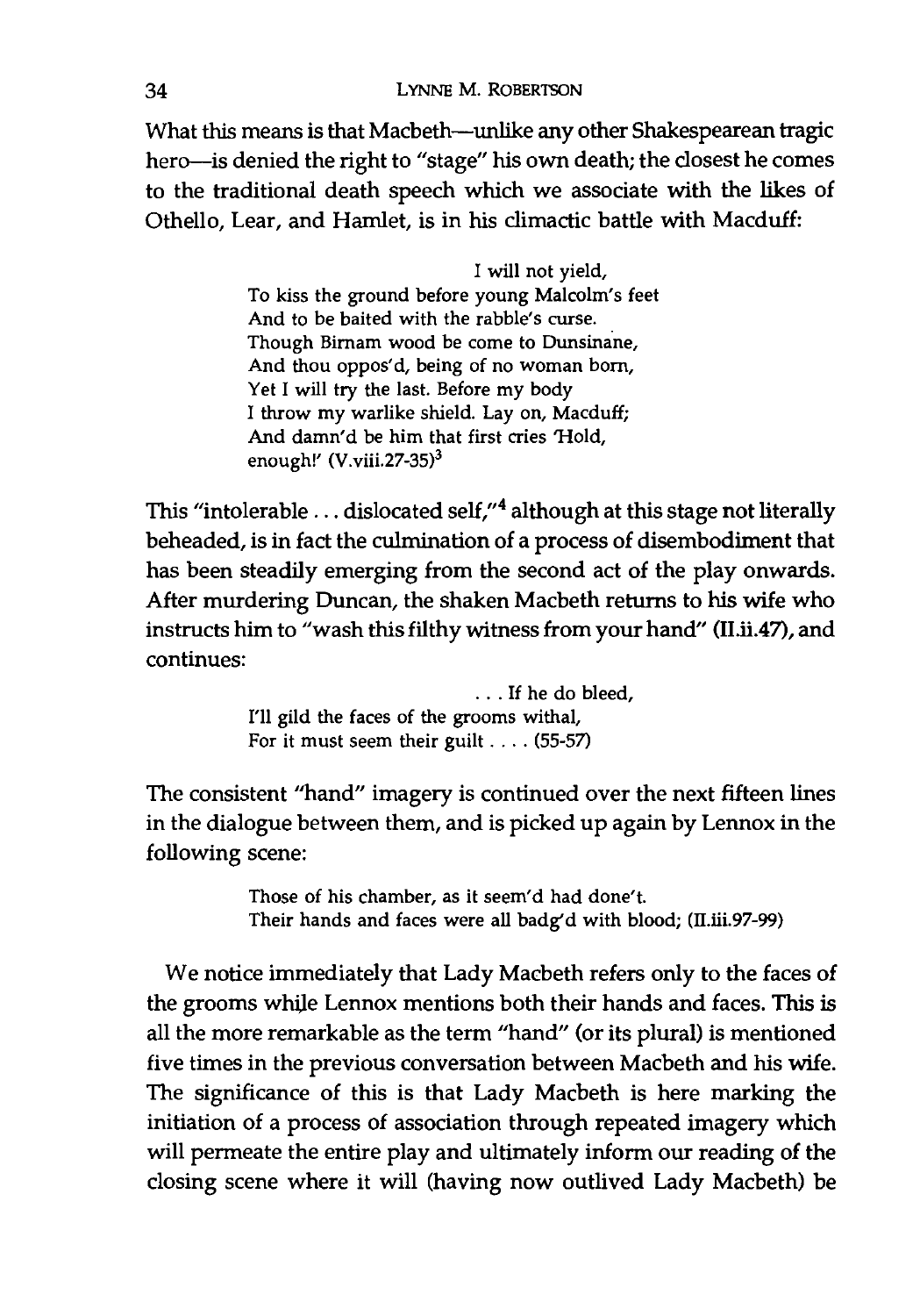echoed once again, this time by her husband in his conversation with the servant:

| <b>MACBETH</b> | The devil damn thee black, thou cream-fac'd loon!  |
|----------------|----------------------------------------------------|
|                | Where got'st thou that goose look?                 |
| SERVANT        | There is ten thousand-                             |
| <b>MACBETH</b> | Geese, villain?                                    |
| <b>SERVANT</b> | Soldiers, Sir.                                     |
| <b>MACBETH</b> | Go, prick thy face, and over-red thy fear,         |
|                | Thou lily-liver'd boy. What soldiers, patch?       |
|                | Death of thy soul! Those linen cheeks of thine     |
|                | Are counsellors to fear. What soldiers, whey-face? |
| <b>SERVANT</b> | The English force, so please you.                  |
| <b>MACBETH</b> | Take thy face hence.<br>(V.iii.11-19)              |

What this process involves is an initially inferred and ultimately explicit dichotomy between "self' and ''body'' which is made manifest through a code of imagery and rhetoric linking "self" as essential identity, with head (or face); and ''body'' with the complete absence of this. When Macbeth is beheaded therefore, he is not only-as Mates correctly argues-marked immediately as a traitor, but his essential identity is also instantaneously removed. It follows that in a warrior culture his social power is removed also. The fundamentally problematic nature of "the self' and its relation to the body in Renaissance literature has, of course, attracted the attention of numerous commentators, with critics such as Norbrook situating *Macbeth* at the centre of the debate.<sup>5</sup> Belsey's work on Renaissance tragedy is also suggestive in this context:

The quest for the truth of the self, our own and others', endlessly fascinating, is precisely endless, since the subject of liberal humanism is a chimera, an effect of language, not its origin.<sup>6</sup>

From the first act onwards, *Macbeth* has been gradually establishing and developing the "clothes" and "dressing" metaphor as a means of representing the cloaking of one's true intentions. It begins when Lady Macbeth asks her husband 'Was the hope drunk / wherein you dressed yourself?" (I.vii.36) and is picked up firstly and most obviously by Macbeth himself later in the same act with the famous "False face must hide what the false heart doth know" (I.viii.81-82), and again in Macduffs hope that "things [be] well done ... Lest our old robes sit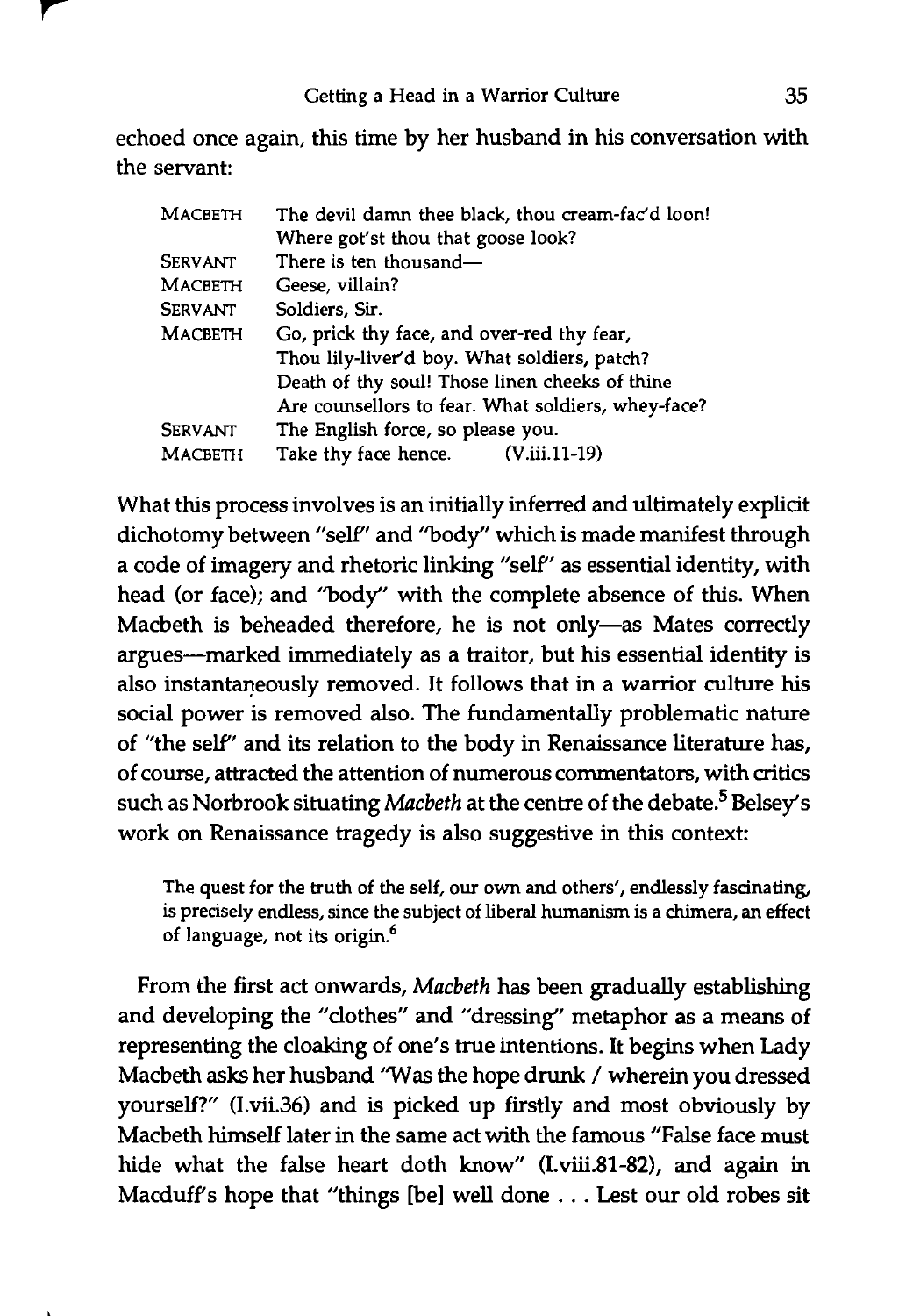easier than our new" (II.iv.39), but the metaphor can also be seen as relevant to Macbeth's famous soliloquy which immediately follows the news of his wife's death:

> She should have died hereafter; There would have been a time for such a word. To-morrow, and to-morrow, and to-morrow, Creeps in this petty pace from day to day To the last syllable of recorded time, And all our yesterdays have lighted fools The way to dusty death. Out, out, brief candle! Life's but a walking shadow, a poor player, That struts and frets his hour upon the stage, And then is heard no more; it is a tale Told by an idiot, full of sound and fury, Signifying nothing. (V.v.17-28)

It is at this point that the gradual process of disembodiment (which will end with Macbeth's beheading) first begins to build towards its climax. Following the strong medial caesura in line twenty three the imagery centres around the stage metaphor, for it is the opportunity to "stage" his own death which Macbeth is to be denied. "Life" may be "a poor player, / that struts and frets his hour upon the stage" with all the attendant notions this carries, but it is also, equally importantly, "a walking shadow," a disembodied figure-an undifferentiated representation of the original upon which it depends for its existence (the relationship, it is worth noting, is not symbiotic). This disembodied figure has no presence just as it has no present ("struts and frets his hour and then is heard no more"); it has, in effect, no self, just as the tale has no meaning (only sound and fury).

This process of disembodiment will of course be brought to its conclusion in the final scene when Macbeth's head is held aloft by the victorious Macduff with the pole now taking the place of his body. From the first act the play has prepared us for this through the parallel development of, firstly the cloaking of intentions metaphor, and secondly the association of these cloaked intentions (and therefore the person's true nature and identity) with the head/face:

DUNCAN Is execution done on Cawdor? Are not Those in commission yet return'd?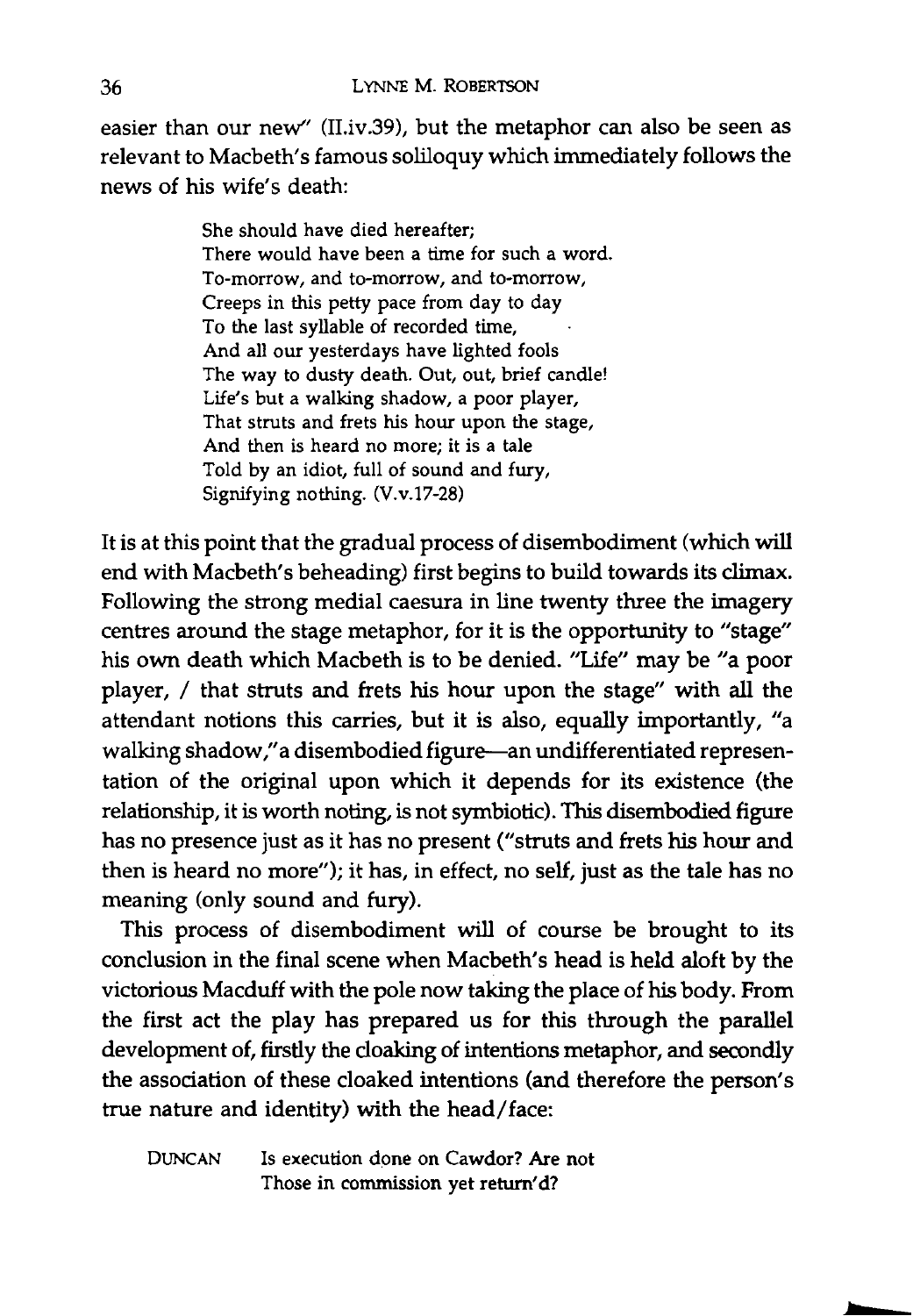## Getting a Head in a Warrior Culture

| <b>MALCOLM</b> | My liege,                                    |
|----------------|----------------------------------------------|
|                | They are not yet come back. But I have spoke |
|                | With one that saw him die; who did report    |
|                | That very frankly he confess'd his treasons, |
|                | Implor'd your Highness pardon, and set forth |
|                | A deep repentance. Nothing in his life       |
|                | Became him like the leaving it: he died      |
|                | As one that had been studied in his death    |
|                | To throw away the dearest thing he ow'd      |
|                | As 'twere a careless trifle.                 |
| DUNCAN         | There's no art                               |
|                | To find the mind's construction in the face. |
|                | He was a gentleman on whom I built           |
|                | An absolute trust. (I.iv.1-13)               |

Compare this with Lady Macbeth's later observation:

Your face, my thane, is as a book where men May read strange matters. To beguile the time, Look like the time; bear welcome in your eye, Your hand, your tongue; look like th'innocent flower, But be the serpent under't. (I.v.59-63)

Macbeth later demands reassurance that Banquo is in fact dead, and the murderers supply it with the lines: "Ay, my good lord. Safe in a ditch he bides, / With twenty trenched gashes on his head, / The least a death to nature" (III.iv.2-28) and this is picked up again in Banquo's ghost's "gory locks." When Macduff's wife enquires as to the identity of the murderers she asks: "What are these faces?" (IV.ii.770), but the most obvious foreshadowing of the events of the final scene comes in the immediately preceding act:

> That will never be. Who can impress the forest, bid the tree Unfix his earth-bound root? Sweet bodements, good! Rebellion'S head rise never till the wood Of Birnam rise, and our high-plac'd Macbeth Shall live the lease of nature, pay his breath To time and mortal custom. Yet my heart Throbs to know one thing; tell me, if your art Can tell so much-shall Banquo's issue ever Reign in this kingdom? (IV.i.94-103)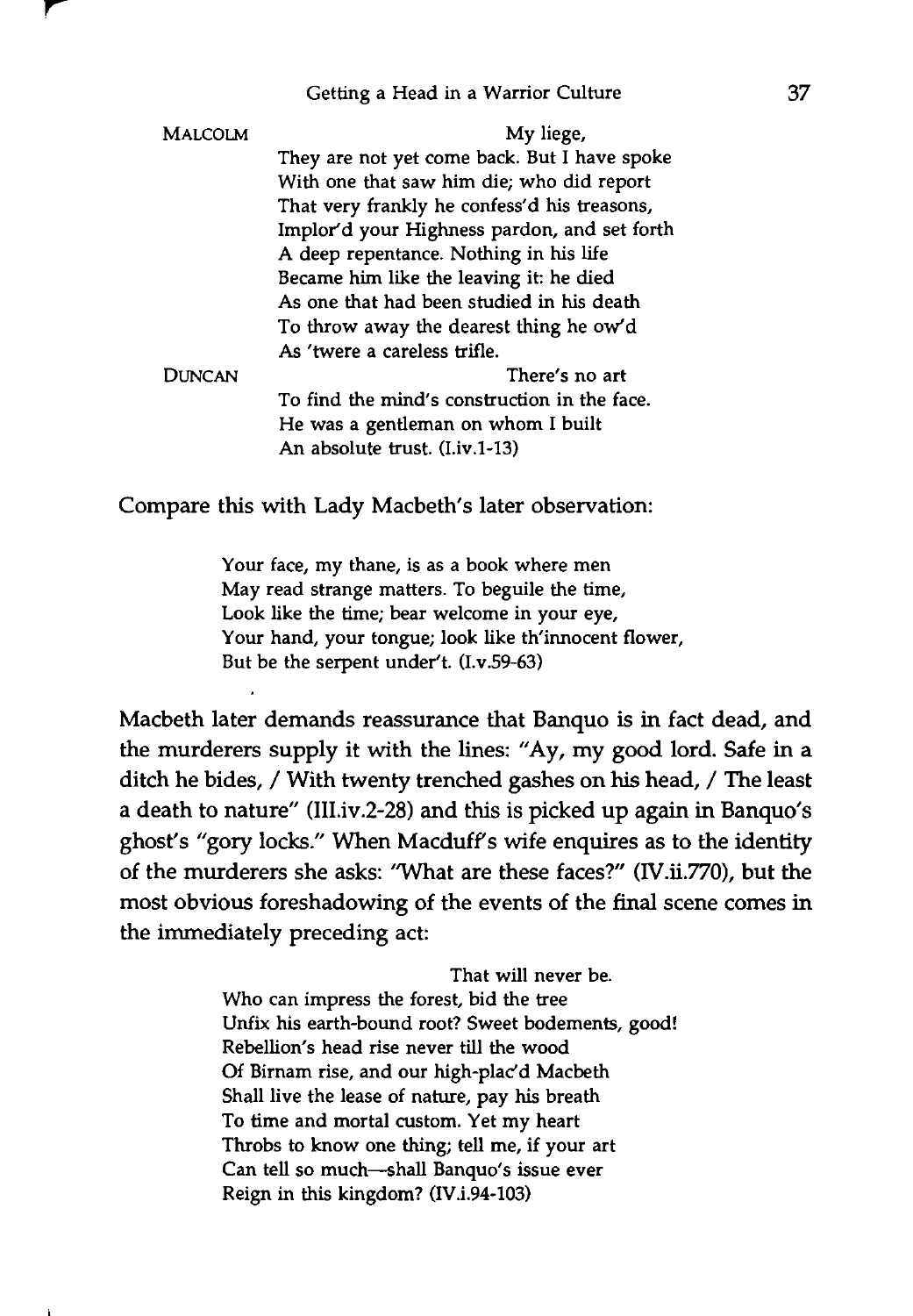The meaning of the phrase "rebellion's head" is obvious enough in its primary sense, but the verb which follows it is particularly relevant, for if Macbeth is to be the physical embodiment of rebellion, then the raising of rebellion's head (on a pole) is precisely what Macduff will enact in the final scene. There is, however, a further layer below the surface of the text, doubling back upon, and undercutting itself, for at the very moment when Macbeth is held up (literally) and displayed as what he really is (the embodiment of rebellion), he is in fact entirely disembodied (his head is on a pole). At the very moment when the cloaking of intentions metaphor is brought to a conclusion and thrown aside, the disembodiment theme rises up (in two senses: [1] like rebellion [2] on a stick, literally) and dramatically undercuts it. This is one reason why the play has been, since the first act, associating essential identity with the head and face. That Macbeth's beheading is an act bearing considerable symbolic significance is, in itself, irrefutable, but the manner in which this particular act channels into larger questions concerning violence and the State is, for the play as a whole, a more complex issue:

Generally, in Europe in the sixteenth century the development was from Feudalism to the Absolutist State ... The reason why the State needed violence and propaganda was that the system was subject to persistent structural difficulties. *Macbeth,* like very many plays of the period, handles anxieties about the violence exercised under the aegis of Absolutist ideology.<sup>7</sup>

Justice must be seen to be done, the tyrant must be seen to be overthrown, and a new social order must be seen to emerge, free of the tyranny and oppression of the old. Indeed this is one of the most distinctive characteristics of Shakespearean tragedy in general. In *Macbeth,*  therefore, the undercutting of one strand of imagery by the simultaneous climax of another cannot be allowed to stand in the way of this: another means must be found of achieving the effect, and this is why Macbeth is beheaded, for according to the symbolism and imagery of the drama up to this point, a person's essential identity (their essential "self") resides wholly in their face/head. Earlier in the play Lady Macduff proclaims that all traitors "must be hang'd" (IV.ii.50), but Macbeth-traitor though he undoubtedly is-is not hanged because that would not facilitate annihilation of his true "self":

**bE**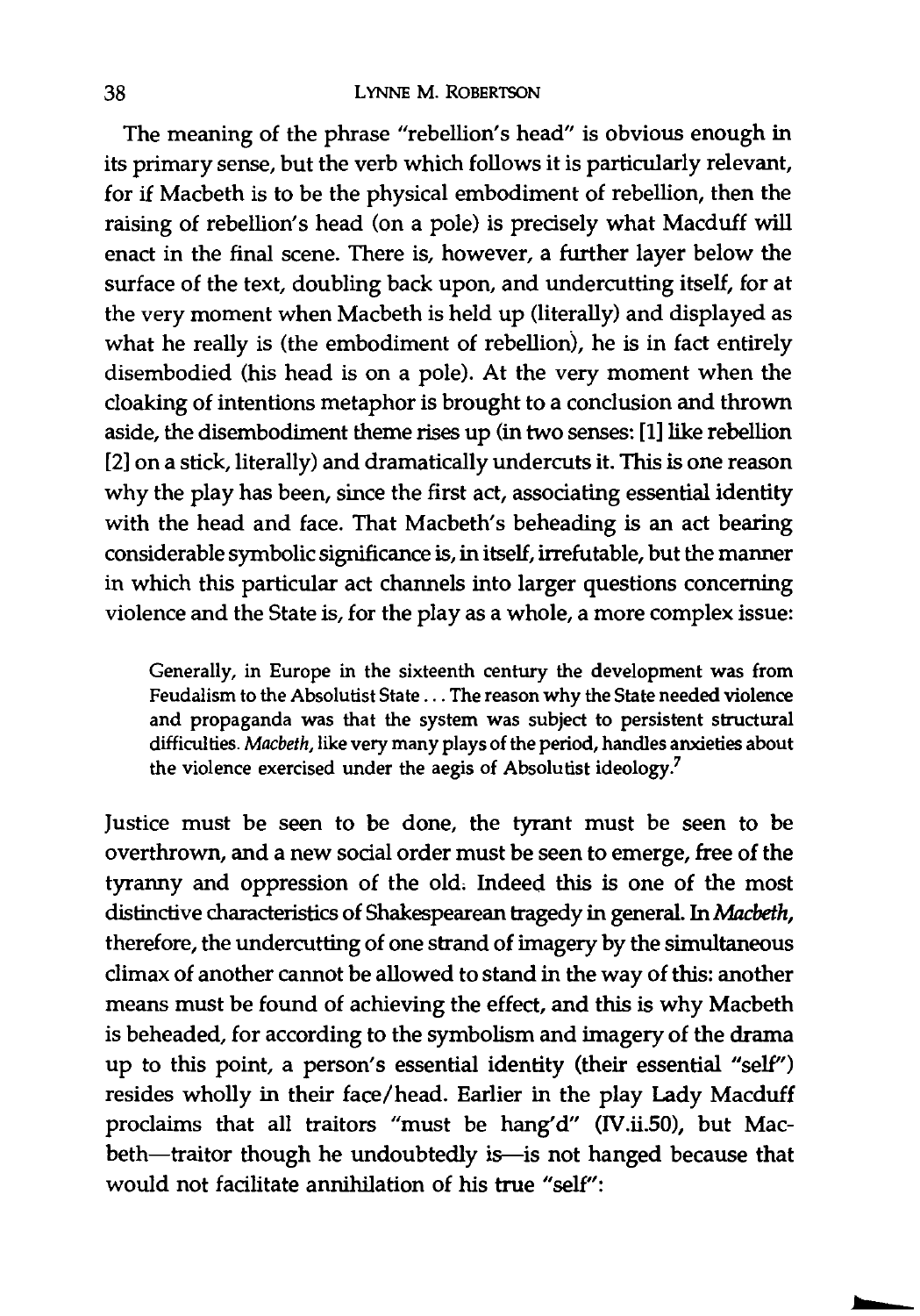## Getting a Head in a Warrior Culture

Hail, King! for so thou art. Behold where stands Th' usurper's cursed head. The time is free. I see thee compass'd with thy kingdom's pearl That speak my salutation in their minds; Whose voices I desire aloud with mine-Hail, King of Scotland! (V.viii.S4-S9)

Writing on beheadings during the French Revolution, Regina Janes asks why a disembodied head should carry such social and ideological power, and finds the answer in its potential, its relevance as a signifier:

Like other detached body parts, ambulatory hands or forlorn feet, a detached head is a sign we privilege. As a sign, it can enter into a variety of discourses and its meanings will derive from the discourse(s) of which it forms a part, from the tribal to the psychoanalytic, from the developmental to the discursive. Wherever it appears, a severed head is a sign in a discourse over which that head exerts no power and no control.<sup>8</sup>

The discourse which Macbeth's head enters into is that of power, or more specifically, a transfer of absolute social power in a warrior culture. Virgil's *Aeneid* (11.557-58) is also quoted by Janes in support of what she terms "the prestige of the head," but this reverence for the human head can be traced back much further than Virgil. There is strong archaeological evidence which points to the presence of head-hunting in Europe during mesolithic times. A reverence for the human head and a recognition of its importance in relation to the identity of an individual has therefore been in place since before the dawn of what we would now term civilisation; it is something both primal and inherent to the human condition and as such its consistent appearance in literature through the ages should hardly surprise us. In classical drama the theatrical on-stage death of the main character is not a prerequisite for tragedy. Indeed, it is not uncommon for the tragic hero not to die at all (e.g. Philoctetes). Even here, however, where characterology can often be-at least in relation to Renaissance tragedy-of secondary significance, the same theme arises:

ELECfRA. Glorious victor, sprung of a father that brought victory from the war at Ilium, receive, Orestes, this diadem for the clusters of your hair. You return from no profitless six-lap race that you have won, but from killing your enemy, Aegisthus, who destroyed your father and mine.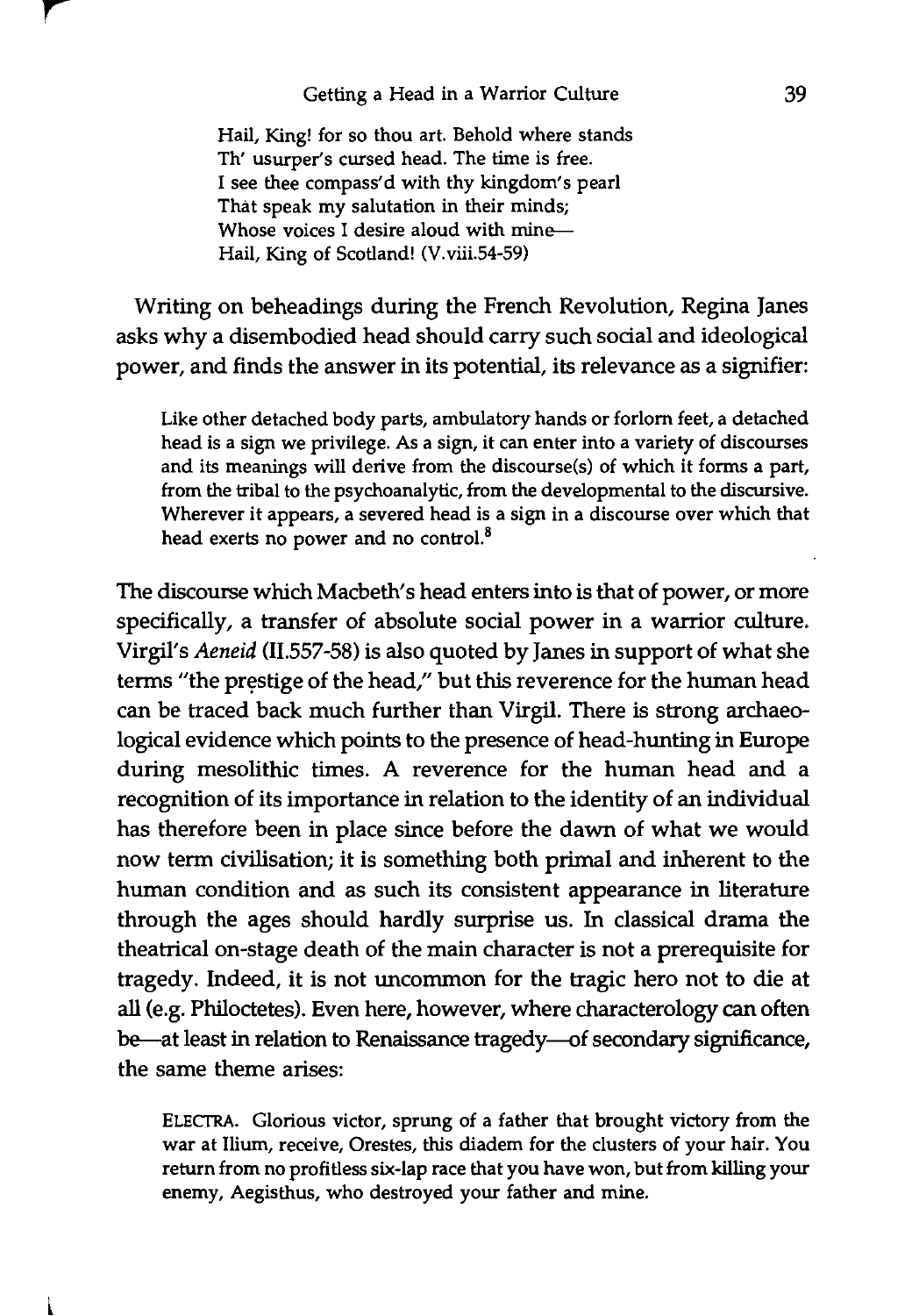Orestes enters at this point in Euripides' play bearing the head of the slain Aegisthus, whose body is carried by the following servants. Electra then crowns him with chaplets and he proceeds to offer her the head in order that her former master be her slave:

... expose him for the wild beasts to devour, or impale him on a high stake to be plunder for the birds, the children of the sky. He is now yours.<sup>9</sup>

s e c t 4 C

is

I a

t

The fact that the head in question is not that of the tragic hero, in combination with the traditionally cosmic scale of classical dramaturgy may well serve to undercut the effect somewhat, but this is still quite clearly a discourse of power. Orestes enters carrying the head, is himself crowned, then offers the head to Electra to impale it. She will then exert power over this head upon the stake (her former master) in the same way that Macduff will control his former master when he holds Macbeth's disembodied head aloft and declares the time to be free. The subtext here is not concerned so much with the acquisition of authority as with the display of authority. And so the Greek text continues:

ELECTRA. I am ashamed, yet I should like to speak-ORESTES. What? Say it. You have nothing now to fear. ELECfRA. I am ashamed to insult the dead for fear some ill may strike me.

The fear of the dead is placed here in a social context: "Our city is hard to please and quick to find fault," but it can, on other occasions in classical texts, take a more literal form, and is seen at its most extreme in the concept of "maschalismos"-the act of removing a dead body's hands/ feet to eliminate the possibility of its somehow taking revenge upon its murderer.<sup>10</sup>

An interesting variant of this is to be found in *Beowulf.* Grendel is killed by a fatal blow which rips his arm from his shoulder. The hero subsequently-in Grendel's lair for the purpose of killing his motherseeks out the corpse and proceeds to decapitate the lifeless body. As in the *Electra,* the head is then taken as a trophy, to play its part in the discourse of power that operates within the context of "comitatus":

Four men were needed laboriously to cart Grendel's head on a spear-shaft to the hall of gold-giving .... Then, by the hair, the head of Grendel, fear-some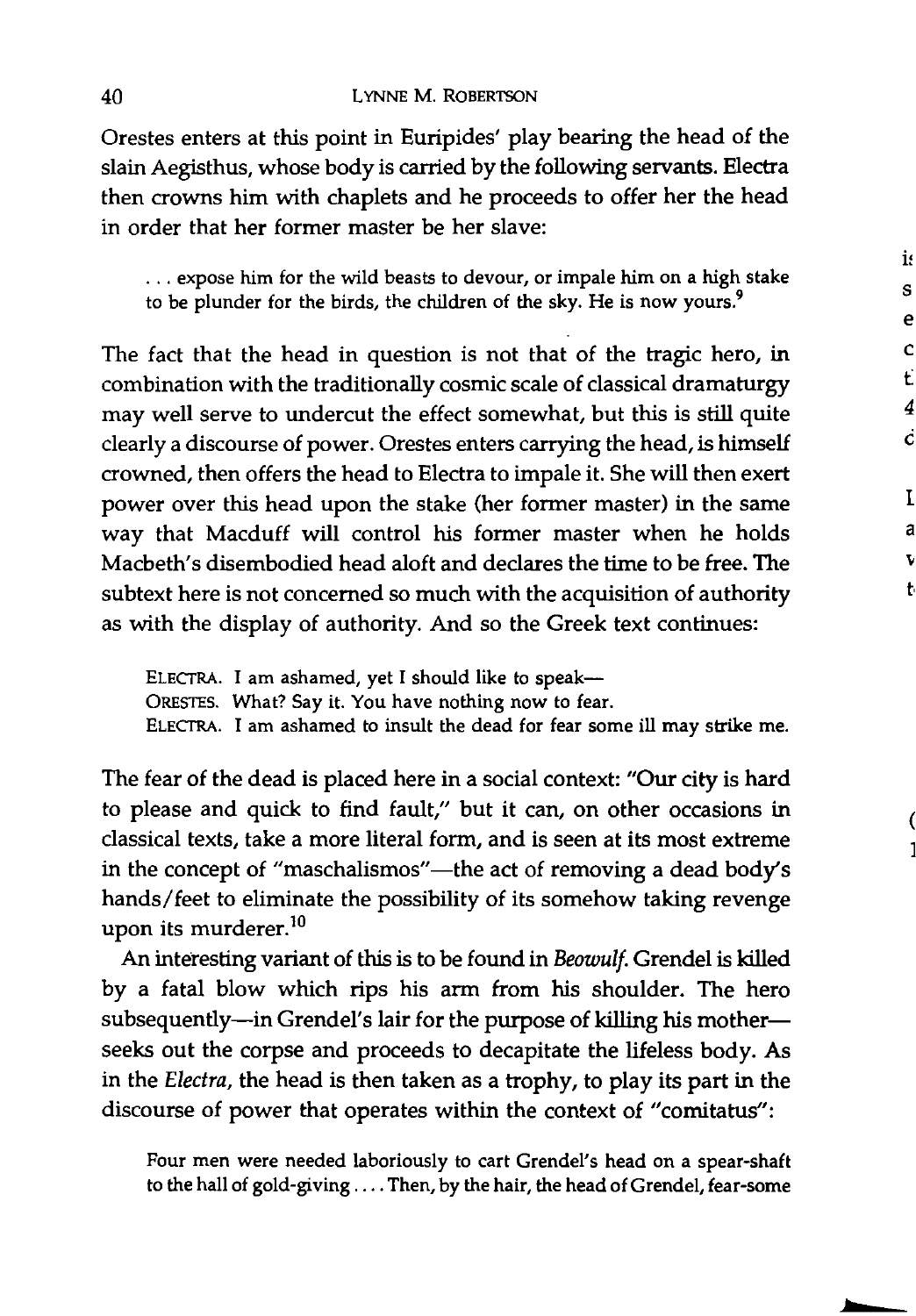thing, was borne into the hall where people were drinking, into the presence of the earls, and of the queen in their midst, a rare spectacle; the men stared at it. $11$ 

The association of a disembodied head with the notion of spectacle is not uncommon in texts of this period. A. H. Smith defines "heafodstocc" as "the post on which the head of a beheaded criminal was exposed," and goes on to state that it appears frequently in O.E. charters.<sup>12</sup> The Toronto Concordance, however, lists only two occurrences, the first of which is in MS 1. Winchester College.<sup>13</sup> This is the *Sawyer 470 Charter* and would therefore date the usage around 940 A.D. (precise dating of the *Beowulf* manuscript is still disputed).

Compare this with the following quotation from *Judith* (London British Library Cotton Vitellius A xv Folio 202a-209a), which dates from approximately 1000, and we can clearly see a line of this type of imagery which can be traced from mesolithic times through classical dramaturgy, to Old English, and eventually into Renaissance art and literature:

Then the clever woman ornamented with gold directed her attentive servantgirl to unwrap the harrier's head and to display the bloody object to the citizens as proof of how she had fared in the struggle. The noble lady then spoke to the whole populace:

'Victorious heroes, leaders of the people; here you may openly gaze upon the head of that most odious heathen warrior, the dead Holofernes . . .<sup>14</sup>

(Relevant sections of the Deuterocanonical Books are 'Judith' Chapter 13, Verses 15 and 18, and Chapter 14, Verse 1).15

The list of such occurrences could easily be extended, but the point has surely been made; the physical disfigurement of Macbeth-the separation of head from body--which McMillan rightly points to as a "mirror of his psychic disfigurement" $16$  can be constructively viewed in this wider context, and Macduff's line "That way the noise is. Tyrant, show thy face" (V.vii.14) takes on even greater significance for it can reasonably be read as a synonym for 'Tyrant, show thy self.' When we continue into the following scenes this becomes yet more apparent in Macbeth's previously quoted speech: "Before my body / I throw my warlike shield" (V.viii.28-35) where ''body'' means just that, and in this case (according to the symbolism of the drama to this point) we must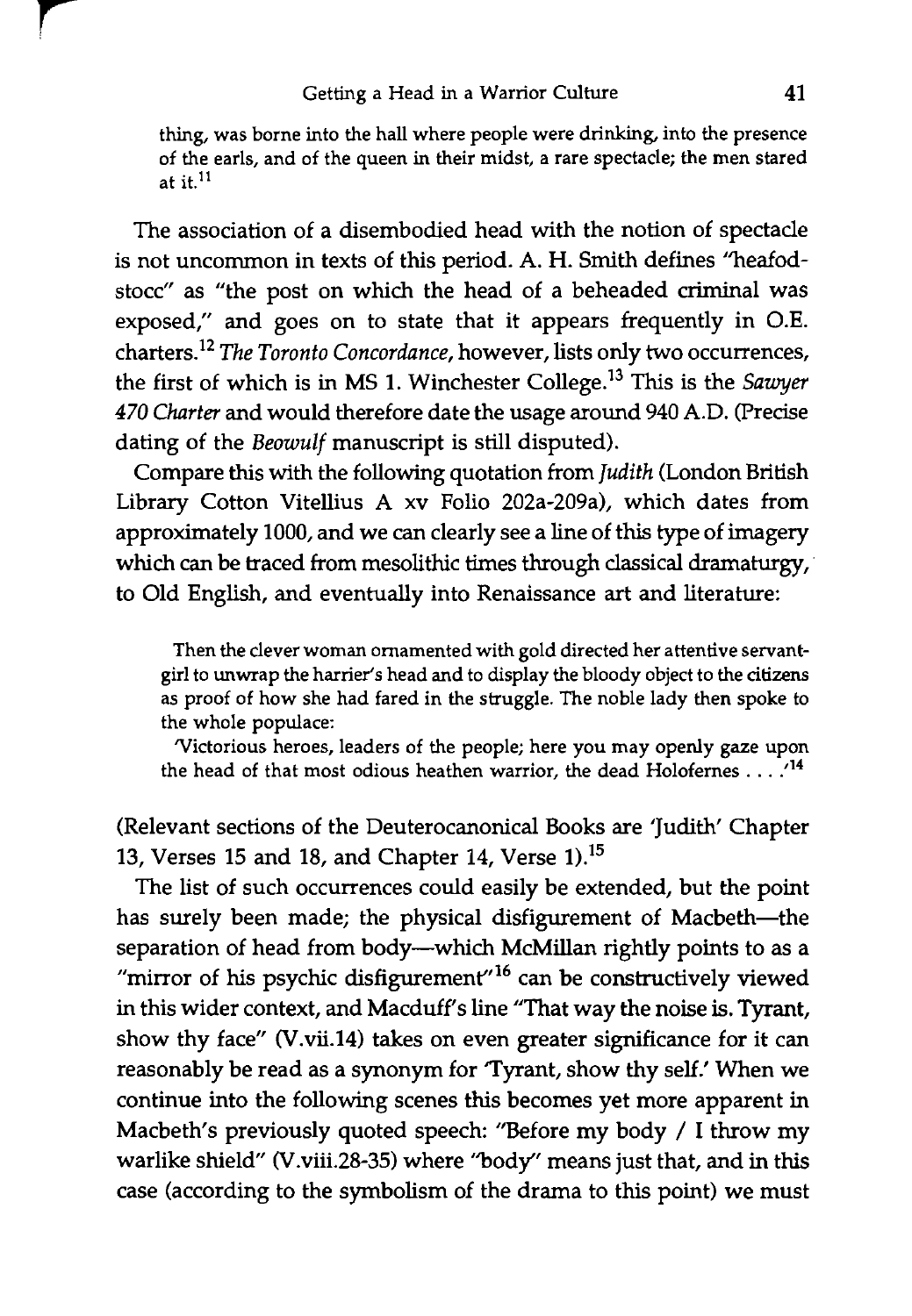interpret "body" as representative of an absence or lack of essential identity (i.e. self). The fact that all this immediately follows Macduff's 'We'll have thee ... Painted upon a pole" serves, of course, to underline the point. Macbeth's "self" is, in this act, almost exclusively associated with Macduff who uses only terms linked in some way to the head ("face," "pole"), and so all that remains for Macbeth himself is the "body" along with the inevitable accompaniment to this (complete absence of coherent identity).<sup>17</sup> This is the loss or absence which Macbeth has fought desperately to prevent throughout the final act as the creeping inevitability of his fate gradually enveloped him. The witches' prophesy begins to reach fulfilment:

> ... [I] begin To doubt th' equivocation of the fiend That lies like truth. 'Fear not, till Birnam wood Do come to Dunsinane: And now a wood Comes toward Dunsinane. (V.v.42-46)

and Macbeth responds with a bold and actively direct assertion of his own identity ("My name's Macbeth") in the face of constantly increasing odds, for the momentum is now clearly moving irretrievably in the opposite direction. And so as the incorporeal and intangible slayer of Macbeth ('What's he / That was not born of woman?") becomes the very real and present Macduff, the tragic hero--despite his best attempts at self-assertion-becomes in his own final speech a mere "body," and ultimately not even that (a head upon a pole). Macbeth then, loses not simply his head, but perhaps more importantly, his essential identity, and with it his right to die "as one that had been studied in his death"; his integrity and unity the inevitable sacrifices in order that the final speech of the play may carry the same weight as that of Shakespeare's other non-Roman tragedies.

University of Glasgow